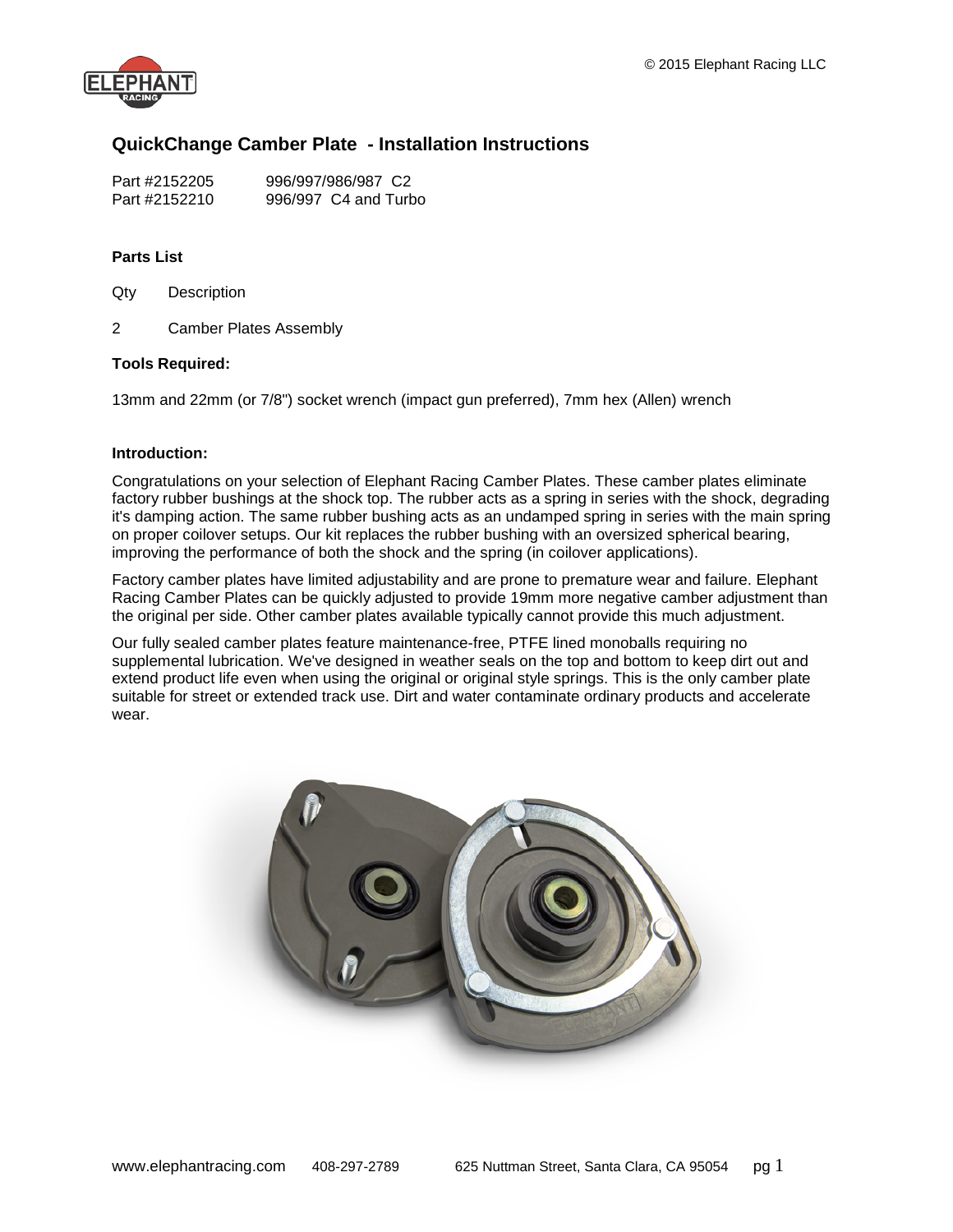

## **Configurations:**

This kit can be used in one of two configurations as listed below. Please follow the installation steps for your specific application:

- 1. Stock or "lowering" springs
- 2. Coil-over setup

## **Step-by-Step Installation -**

#### **Stock or Lowering Springs**

- 1 Refer to an appropriate shop manual for the procedure to safely raise and support the vehicle. Remove the Front Wheels.
- 2 Remove the factory camber plates per an appropriate shop manual. Remove the factory spring seat from the factory camber plate. These parts will be used with the Elephant Racing camber plates.

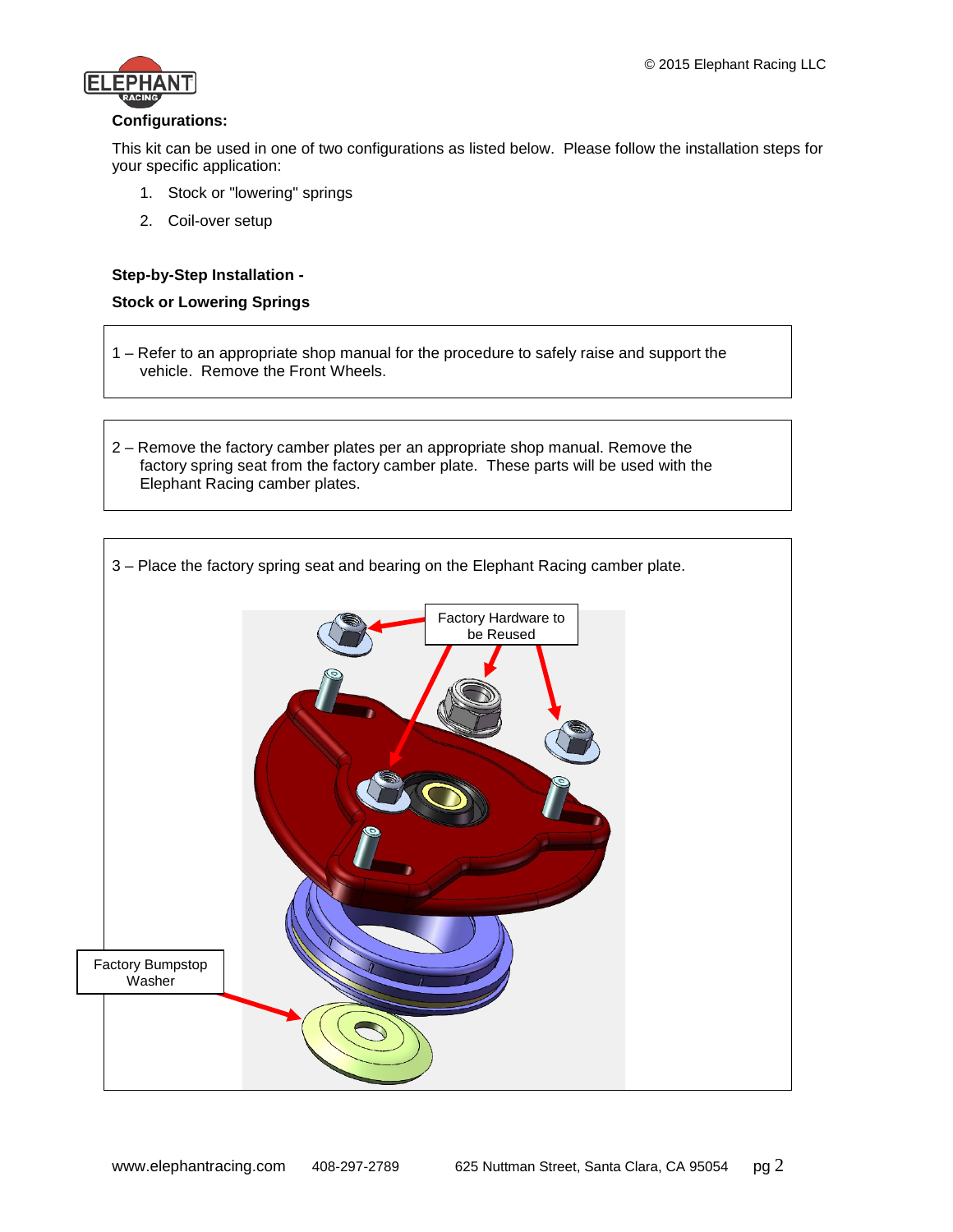

4 – Assemble the strut assembly and re-install in the vehicle.

5 – Torque the main strut nut and three mounting nuts per side to factory specifications.

6 – Install the wheels and safely lower the vehicle. Test drive the vehicle to ensure everything is tight and working as intended.

#### **Coil -over setup**

- 1 Refer to an appropriate shop manual for the procedure to safely raise and support the vehicle. Remove the Front Wheels.
- 2 Remove the factory camber plates per an appropriate shop manual.